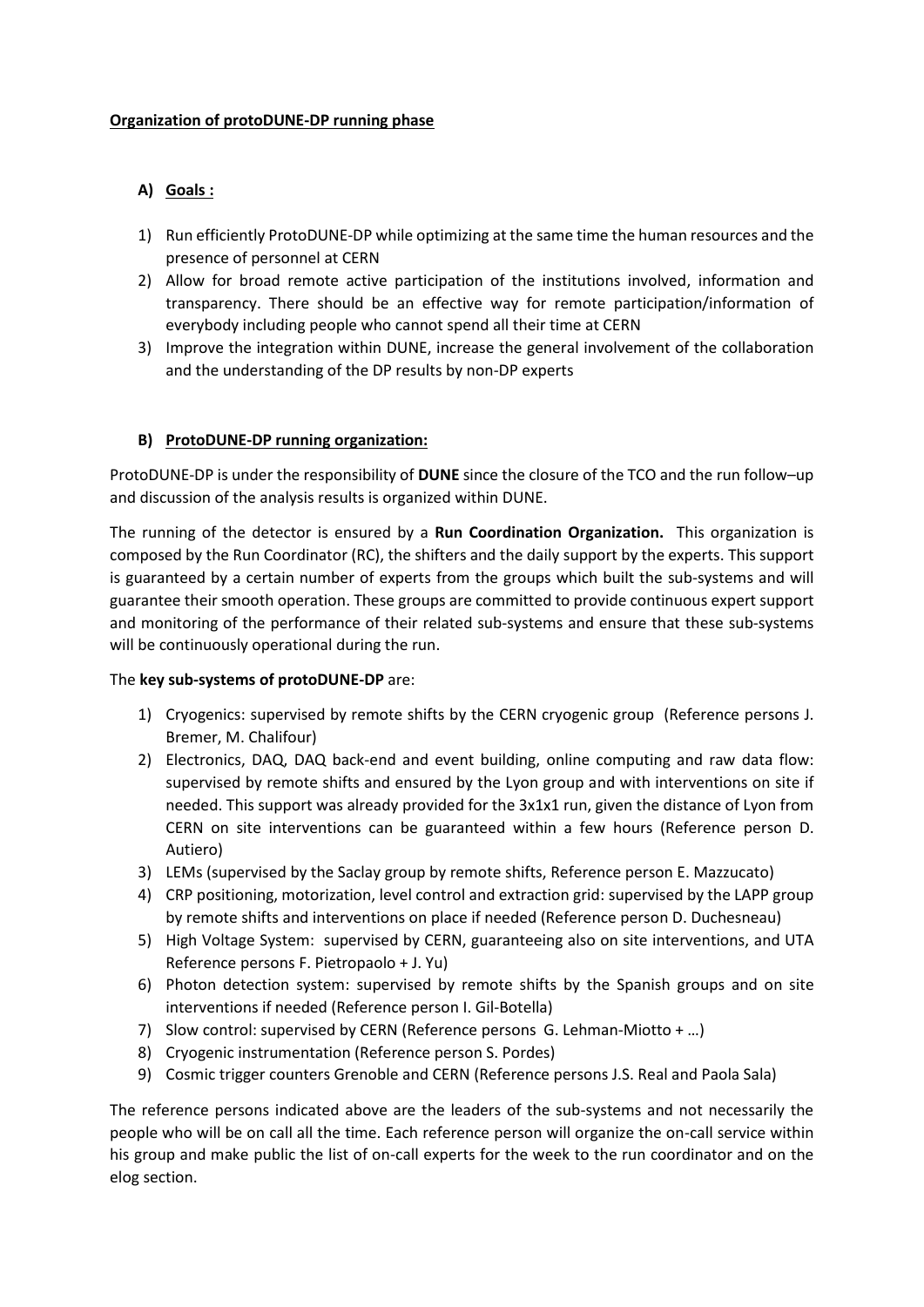The ProtoDUNE-DP coordination of **major hardware maintenances** (not of daily small interventions happening during the run) is ensured by the **TCn group**, which meets to coordinate large maintenance interventions when needed, as it happened during the construction and the installation of ProtoDUNE-DP.

The TCn will also provide the first allocation of Run Coordination tasks in order to cover the needs until the end of the year. Then the routine extension of this list will be continued by the Run coordinators themselves.

**Filippo Resnati, as neutrino Platform Coordinator**, is responsible of the general on site logistics and running of the infrastructure (ancillary systems, safety, access control to people etc …)

Given the limited availability of human resources and funding **it is crucial to optimize the presence of people at CERN and maximize remote involvement and active participation**. A fundamental role in that respect is the one played by the Run Coordinator (RC). This organization scheme relies on a Run Coordinator 100% committed on a limited period and rotating among various groups. This model has been very successful in past experiments and it allowed maximizing the commitment of the groups and their involvement in the experiments.

## **C) The Run Coordinator (RC):**

The RC is committed to a quite heavy task. He ensures:

- 1) the smooth execution of the run plan
- 2) daily supervision of the detector status
- 3) communication of problems and executions of related actions and the involvement of external people and experts
- 4) general communication with all people involved in protoDUNE-DP and coordination of prompt analysis feedback efforts

The Run Coordinator must be resident at CERN during his term. The Run Coordinator task is a rotating duty among experienced people in the collaboration who have an overview of the detector (we can think already about 10 DP people who could immediately cover this rotating duty and additional people who could do it in a second phase once getting more familiar with the experiment during the run). Given the fact that this task is very demanding it is limited to a period of two weeks. Two weeks is the recommended period for this duty however there is the flexibility to shorten it to one week in particular cases of availability of the person. This period may be covered again by the same person in a future slot, after a even rotation with other groups. This scheme will allow covering the entire run for long-term operation.

## **Tasks of the Run Coordinator:**

- The Run Coordinator is **resident at CERN during his period of two weeks and fully committed to his task**.
- The Run Coordinator is **the first responsible of the smooth operation of the detector and of the execution of the run plan.**
- The Run Coordinator is responsible of supervising the shifters and the detector conditions.
- The Run Coordinator is responsible of contacting within a short delay the experts of the keysubsystems 1)-6) in case of problems. He/she is responsible of providing, a first on site intervention in collaboration with remote experts (cycling power to devices, cabling, local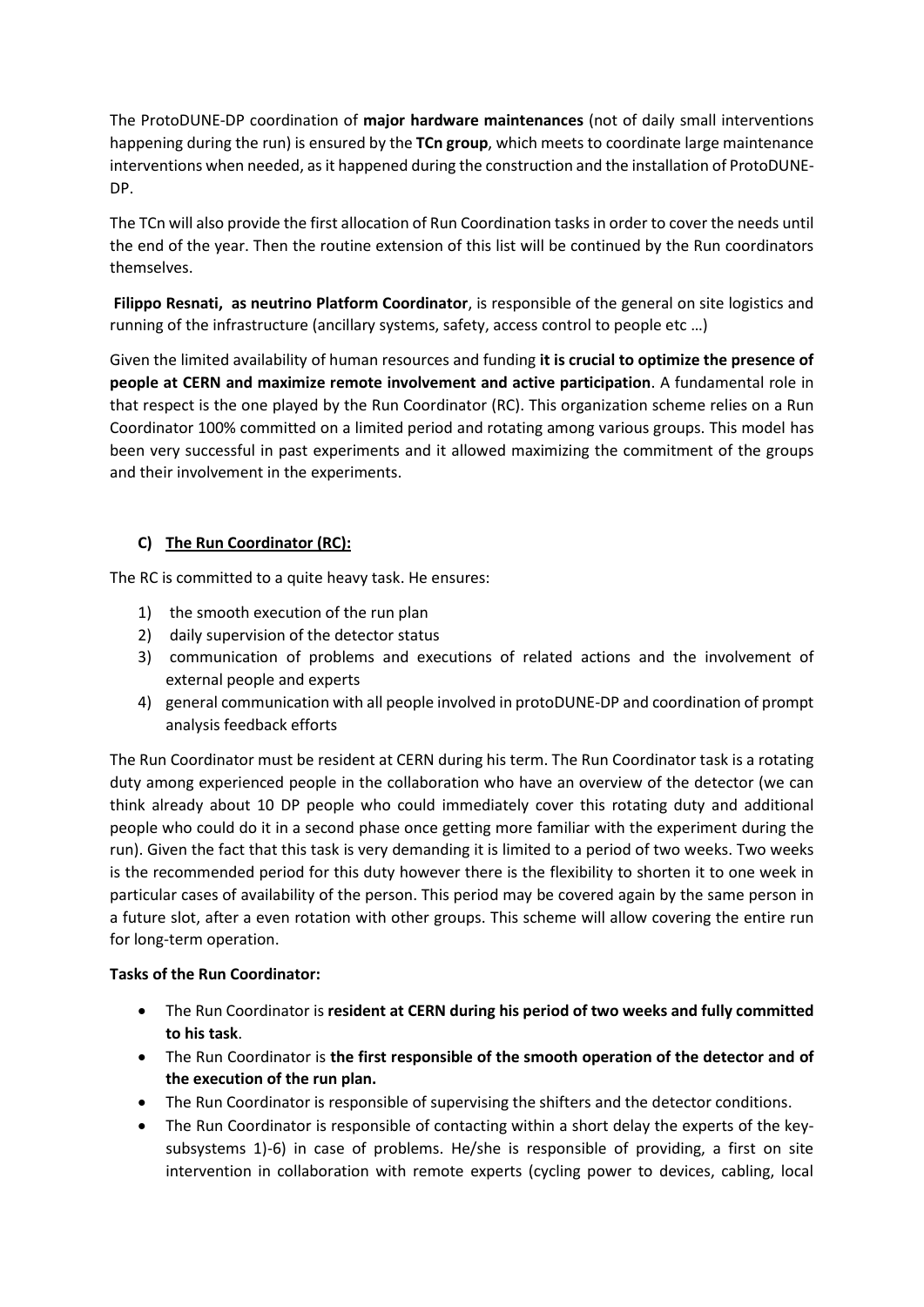measurements not accessible remotely). Of course, this is a first intervention performed in collaboration with remote experts and it does not replace a major intervention, if needed with the presence of the experts on site. However, it will provide a first quick response and limit the travel of people to the cases where this is really needed (for instance avoiding keeping permanently people at CERN just to reboot a device once per week). The Electronics/DAQ/ data flow for instance can be handled very smoothly by using this model plus the remote and on-site commitment of the Lyon group. All the systems have been designed to be controlled and debugged remotely and local intervention is only needed in the extreme case of cycling power to a non-responsive device.

- The Run Coordinator will write **at the end of each day a summary of the run conditions and of the encountered problems** on the dedicated **E-LOG section (Run Planning).**
- Still in that Run Planning section of the E-LOG, the Run Coordinator will post, at the beginning of each week, a program of the run plan of the week based on the interactions with the experts and discussion at the Run Coordination weekly meeting. This plan will also contain the list of shifts experts on-call.
- The Run Coordinator will ensure an **overlap of at least one day with the term of the next Run Coordinator** in order to define together the run plan and communicate efficiently to the new person the situation and the issues encountered during his term
- In order to guarantee remote participation the **Run Coordinator will keep daily contacts with the experts and remote shifters**
- The Run Coordinator will organize every day a short meeting of 30 minutes (**Daily follow-up meeting**) by videoconference. This meeting will take place at the beginning of the afternoon and will be open to everybody. Daily issues should not be debugged at this Daily meeting but its time slot should be exploited for general communication with remote shifters or remote people involved in the analysis and monitoring of run conditions
- The Run Coordinator will as well organize a longer meeting of two hours (**ProtoDUNE-DP Run Coordination meeting) by videoconference once per week** for a more extensive discussion of the run-plan with open external participation. That day the Daily follow-up meeting will not be held but the Run Coordination meeting will start at the same hour foreseen for the Daily Follow-up meeting
- **The Run Coordinator should as well ensure that all issues and findings are quickly documented** on the E-LOG
- The **Run Coordinator will carry a CERN portable phone**, which will turn among people covering this duty, in order to be quickly reachable from outside.
- The Run Coordinator will also draft **a written summary of the activity of the week** posted on the E-LOG and addressed as well to the DUNE spokespersons

## **D) Integration in DUNE:**

In order to enhance the integration in DUNE and the critical discussion of the results and their appropriation by the entire collaboration it is suggested that DUNE appoints a few **reference liason persons** who can follow the run activity (and meetings), provide information from the previous running experience of **protoDUNE-SP** on critical point and promote the **critical review of the protoDUNE-DP** running experience within DUNE and peer reviewing

There should be **reference persons** covering:

a) HV issues and experience from HV streamers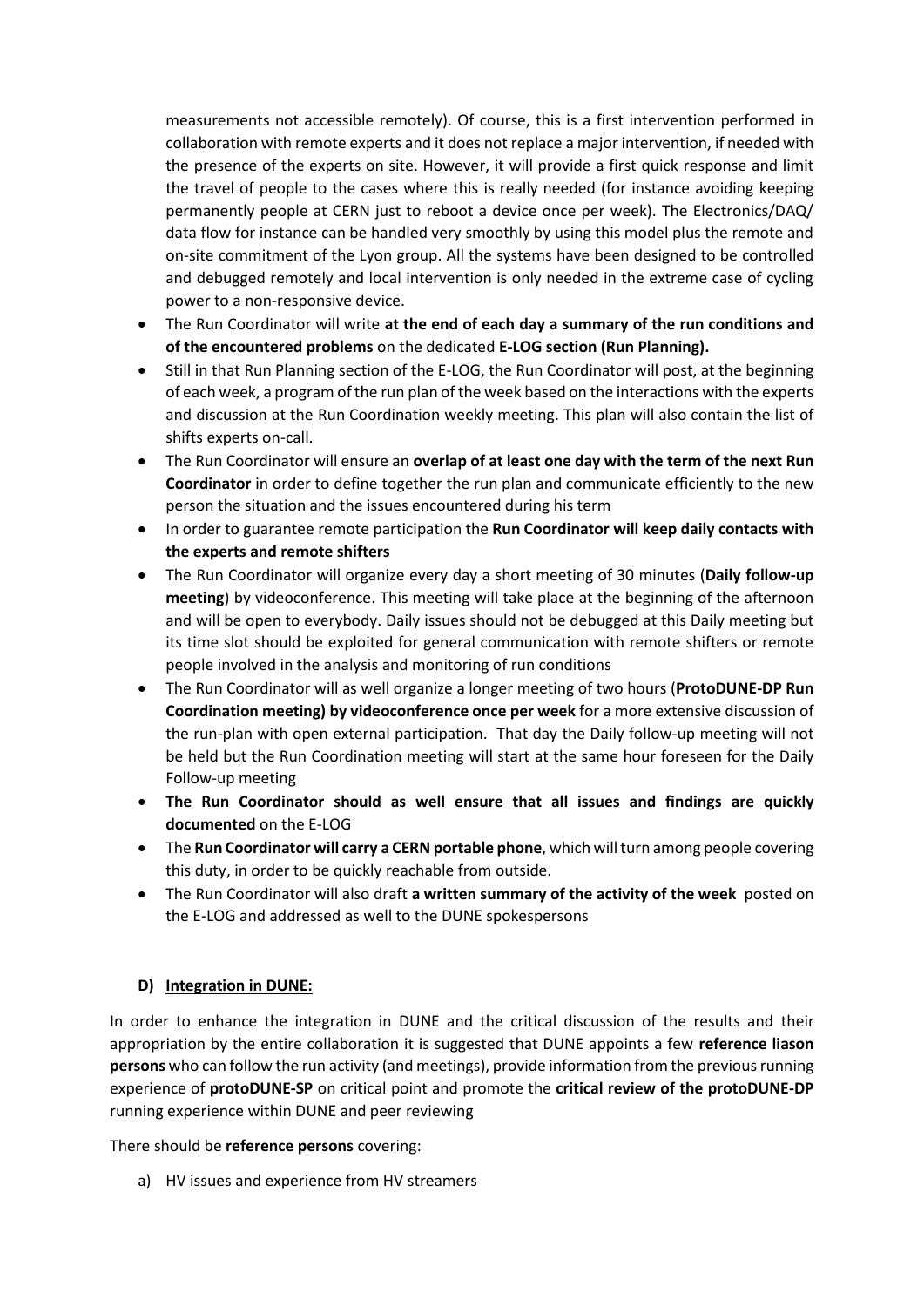- b) Purity assessment
- c) Space charge effects
- d) Grounding and noise
- e) Larsoft reconstruction, this person will be quite important as constant contact to integrate the two analysis (SP/DP) and promote the exploitation and development of existing tools

This list is not exhaustive and the more people will ensure a DP follow-up the better. It would be important that these reference persons and a number of SP people have a regular follow-up of the activity and ensure exchange of information and critical review **by attending at least the weekly Run Coordination meeting**. In order that they feel committed it would be better that the spokesperson **officially appoint these persons as liaisons to the DP running**. In general, the transmission of information will be enhanced as much as possible via the E-LOG/run plan documentation under the responsibility of the Run Coordinator.

#### **Maximization of involvement:**

The run will have **an initial period of detector commissioning of a few weeks after the completion of LAr filling**, where, even with the Run Coordination structure already active, most of people from the groups of experts will be at CERN. In that period there will be no problems in finding shifters among people who are supposed to be in any case at CERN. A possible Run Coordination structure will include the Run Coordinator + 1 shifter (this shifter will be rotating every 8 hours). After the commissioning it will follow a smoother, **long-term operation period,** where we can think to have remote shifters (two shifters per day) with just the Run Coordinator present on site at CERN. Not being a beam data taking, apart for the commissioning period, it will not be needed to have night shifts.

In general, we should limit for economic reasons the number of shifters on site and reserve funding to on-site interventions when needed. A model, used also in other experiments, is based on the Run Coordinator at CERN and remote shifters elsewhere. Remote shifts may also be assigned, as in other experiments, at the level of institutions and covered by more than one person alternating during a single shift. The commissioning period will offer the possibility of testing the remote shifters functions in a safe environment with many expert people present on site.

DAQ running is perfectly doable by remote shifters. All the other information on the detector status should be also of easy access to remote people. The Run Coordinator should also distribute to remote people a number of assessment tasks of quick data analysis needed for immediate actions affecting the run plan of the following day(s). For all these reasons, the transmission of information of what is happening on site at CERN to external people and the global sharing of information are essential and so the role of the Run Coordinator to promote this communication.

#### **Presentation of analysis results:**

More detailed discussion of analysis results should happen at the **joint SP-DP DRA meetings** in order to guarantee diffusion in DUNE and understanding of the results. The LArsoft reference contact should be regularly attending these meetings and be in contact with people involved in the run and analysis who may need quick response. There is already a good coordination on computing via E. Pennacchio and H. Schellman and this will continue in order to ensure optimal support.